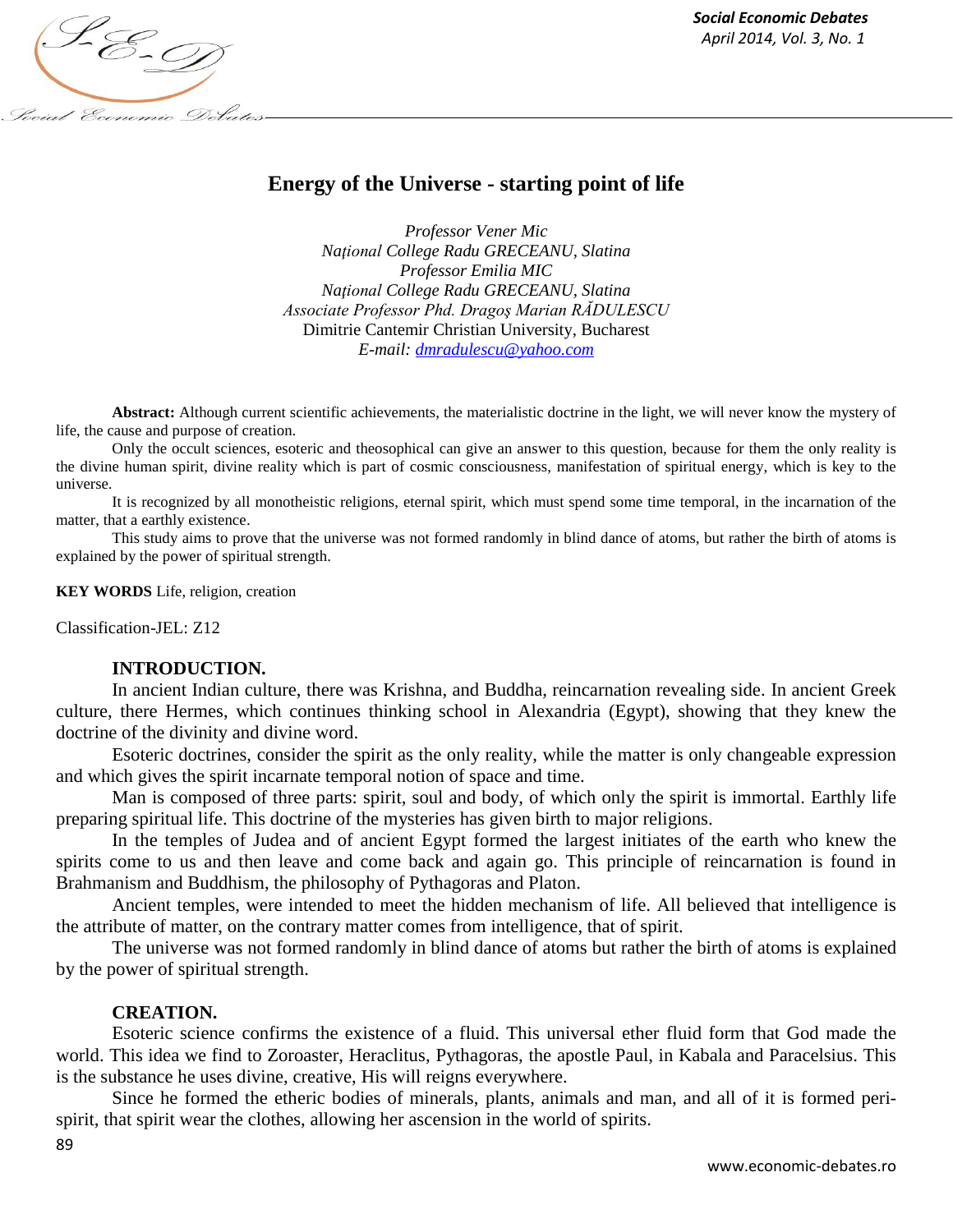*April 2014, Vol. 3, No. 1*<br>*April 2014, Vol. 3, No. 1* Social Economic Debates

The Spirit of God has its nature immortal, invisible and totally active, because the spirit is what is moving by itself, being only the mortal body, divisible and passive. Sheath of the spirit soul comes also from ether universal cosmic fluid, being an etheric body that spirit and it builds and without which the body no longer than an inert and lifeless mass. The soul has a shape similar body that animates it and who survives a period of time after death. The universe appears as a living being animated by a great soul and great intelligence. Man is the ultimate form of materialization which Divinity conceived by etheric maturation of the human species. The human spirit, small part of the great universal soul, a spark of the divine spirit, to reach this stage, I had to go through all the successive kingdoms of nature.

Transform the world and condenses spiritual energy cosmic matter, manifested in all successive kingdoms of nature, from mineral to plant and then to force polarized, with sensitivity and instinct in animals to human consciousness and intelligence. In the sky spirits clean, there is only light and images thoughts. Here is the universal soul, and eternal cosmic consciousness, where notions of time and space disappear.

Man restores the eternal and all-intimate communion with God in union with Christ ascending to comply with virtues, as expression of human will and the reason his work ever learned from God.

Souls do not have pre-existed bodies were not sent to punish their bodies, they were created simultaneously with bodies and what God created is good, and was created to enhance the well, especially as he made all existences in order to rise through the efforts and through his help to a growing similarity and unity with Him forever.

Thus, it gives an appreciation of the body and the visible world and show their destination to eternal happiness in God. Once raised in God, human beings not only can not fall, but deepen forever in Him for eternity. When the soul has no desire to move on to something else God, for God is infinite, eternal personal source of love as Trinity.

It contains everything and anything else is less like him. This state of feeling of love is infinite beyond the movement and stability, is a state that embraces them both.

If you are bored souls in God means that He is infinite, but relatively marginal and is essentially subject to the laws of repetition. Touching souls in El ceiling and down the bodies to repeat always this way between two limits: they want to get rid of narrowing the simple reason and escapes only for short breaks. By moving creature reaches her goal infinity, not out of the movement.

Existences finishes are closer to God, increase or decrease, regress departs, but in reason or in their essence remains the same. In Christ was disbanded human work, the believer may struggle through his own work to perfection. Salvation in Christ consists of a man outside legal redemption effected by Christ with the Father, but in an interior restoration of human nature enslaved passions because emotions into it by the sin of Adam. This recovery can not be performed without human effort, which is not possible without power communicated to those who believe in Christ by restoring human nature made itself.

### **SPIRITUAL NATURE OF MAN**

But many times, feels something inside her gives her a freedom and joy snack hard to describe in words. Fathers of the Church have spoken at length about this thing, which is the greatest gift given by God to man: the creation in the image and likeness.

But the fall of man by man alters the gift received. Morality is fundamentally proves that man as the image / likeness of God (Genesis I), then that person, but he becomes during its freedom: being alienated, or living "like" God.

Sometimes misinterpretation that gives human creation "*in the image*" of God is the most serious consequences of how we define morality and the Ethics. When the Christian dogmatic reasoning under subjectivist, about the nature of human creation "in the image of" the man tied to the general idea of "*rational animal*."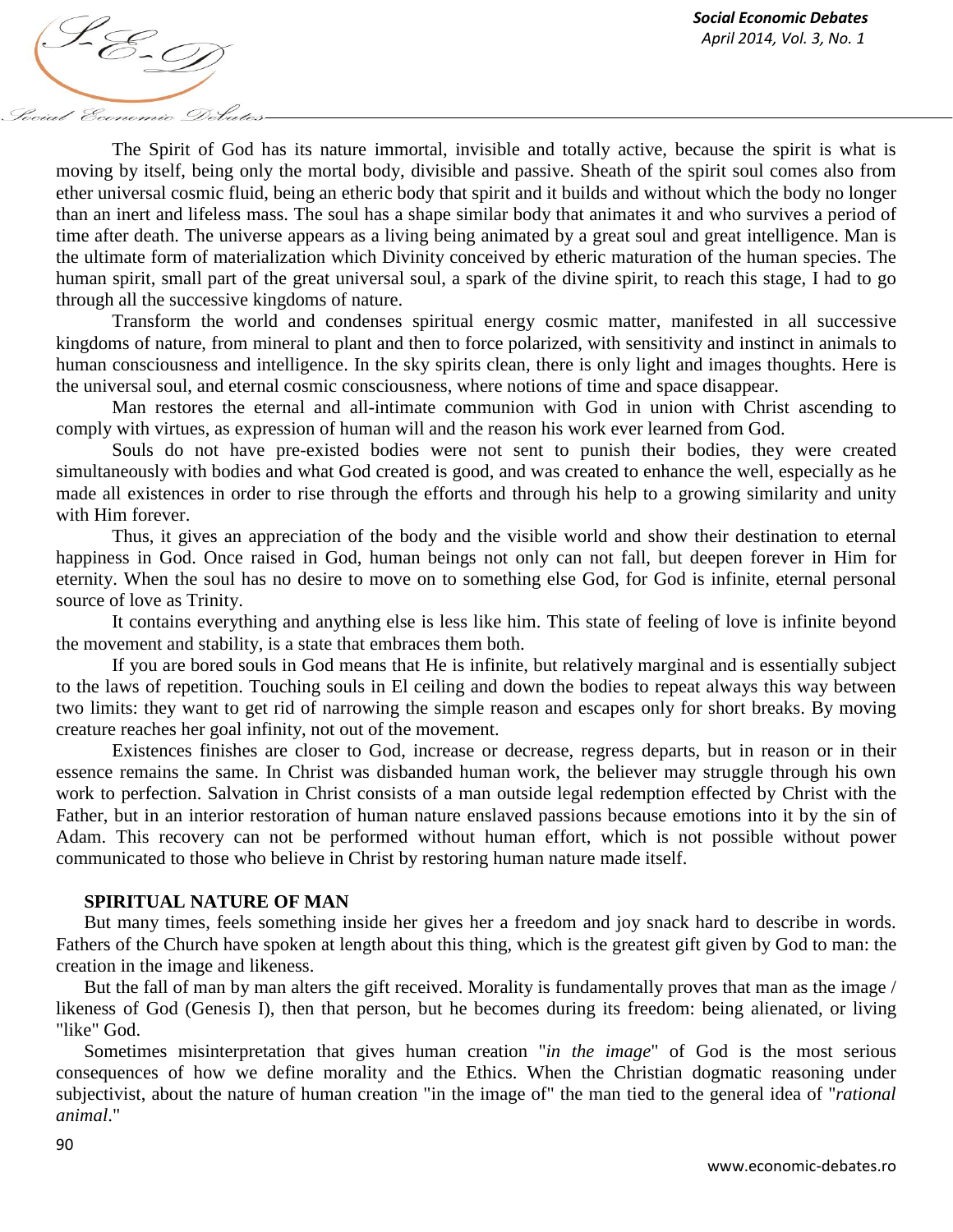*April 2014, Vol. 3, No. 1*<br>*April 2014, Vol. 3, No. 1* Social Economic Debat

Moreover, it has come to interpret the image of God in man giving him only one of the two "*sides*" of a mandatory nature split "*spirit*" of man.

Thus, the properties of nature "spiritual" man - reason, freedom, "*sovereignty*" - is serve to designate the elements creating "after image".

"*The image is not a part of nature*," says Gregory of Nyssa, and Gregory Palamas adds: "*We have to call the man not only soul, or body only, but both together - as the man whom God says to created in His image*."

Creative act, ambivalent sense: one active and one passive designating the creative act designating the result of this act (Bailly, 1979): "*For what is immovable is surely idle when what is moving is able to do more*".

If "*image*" is embedded in the very being of man, "*likeness*" remains for the ideal which is reached by "turmoil to acquire holiness that shines in God."

If we compare the image of God in nature and not personal weakness of man, then morality (truth and authenticity of existence) is a natural determinism and an essential requirement for man, then ethics can be conceived as an individual conformity to requirements and natural targets and breaking them has consequences "*catastrophic*" nature. It destroys (actually perverts) image of God embedded in human nature.

Thus moral truth no longer refers to a person, event dynamic and existential realization "of everlasting life" (communion of love and free). It refers to the natural individuality (intellectual consciousness of self, psychological self will and active), is the individual's subjective assumptions meet natural "virtue".

This is the road that leads to the conception of ethics as duty or personal purchase. And inescapable obligations and purchases are ranked in general codes of conduct individual in laws that define the relationship between individual rights and duties. Morality is thus conceived as an objective dimension of social life. It is an external necessity, ultimately legal.

Impairment or ignoring truth in theology person has the inevitable consequence Ethics creating a legal and exterior. Ethical problem is therefore one man's existential salvation to us free of natural necessity (space, time, hobbies, degradation and death), but a false issue debt targets that there are not warranted.

Whereas, in Christian theology, rational categories are replacing conventional ontological truth and revelation, the historical life of the Church in the matter of salvation is a dark shadow that tortures the man: the shadow of a "law" unavoidable (Rădulescu, 2012).

### **CONCLUSIONS.**

The world is not seen a foundation that serves as a place of temporary punishment drooping spirits, eager to break free of it sooner. The world is firmly held forever, to perfection, equal to eternal rest in God, or God's eternal rest in it.

The world is a revelation of God, man to be a "temple of the living God," developing a temple, a temple that move perfected in God, divine infinite target, final stability, eternal rest in God, source of life her endless which will give full. True advancing the creation, existence is the existence proper to end the existence of eternal good, experienced as infinite wealth.

Because of this we are not seek God in our past, we seek in our future, we do not seek the origin, we seek the target.

# **BIBLIOGRAPHY**

M. A. Bailly (1979), *Abrege du dictionnaire grec-fracais,* Librairie Hachette, Paris.

Genesis I, 26: "*And God said, Let us make man in His image and after our likeness*".

Sf. Maxim Marturisitorul (1983), *Ambigua*, Institutul Biblic si de Misiune al BOR Publishing House, Bucharest.

Popescu-Balcesti Aurel (2000),*Energia Spirituala Cheia Universului*, Larry-Cart Publishing House, Bucharest.